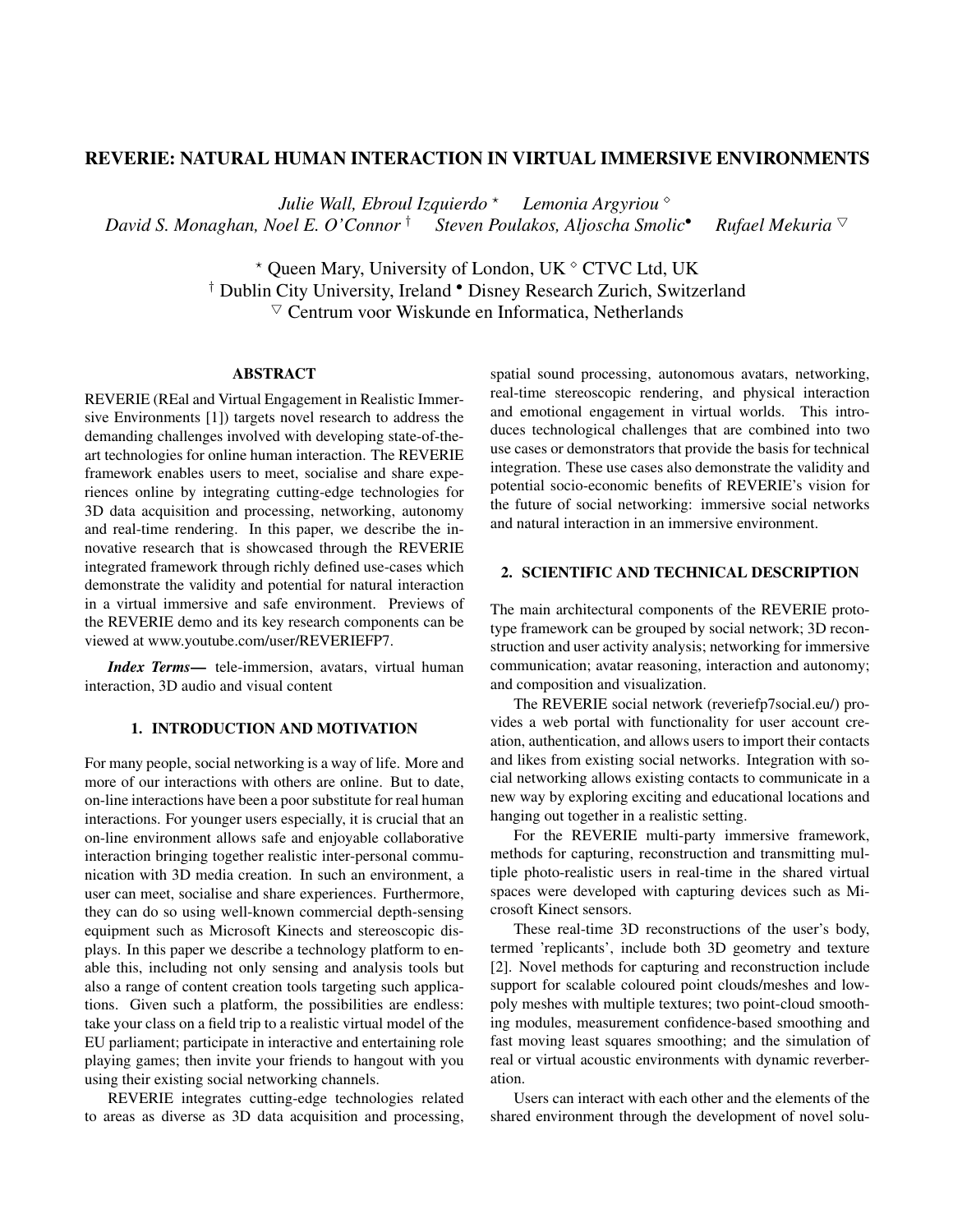tions for activity analysis and gesture recognition by means of differing modalities, e.g. WIMUs or Kinects [3]. Many machine learning techniques were investigated, and it was found that regularised logistic regression classifiers were the best fit for the user activities appropriate for the REVERIE framework. In addition, algorithms were developed for reconstruction of 3D models from images/video exploiting wide baseline stereo matching; and disparity estimation by applying spatio-temporal filtering to video data.

3D content coding, transmission and synchronization technologies are being developed and integrated to support the specific 3D data types effectively through the network [4, 5, 6, 7]. The framework distinguishes between semi-static (avatars, off-line user generated objects, videos) and real-time content (3D audio, reconstructed 3D visual/motion data and scene/clock sync messages). Semi-static content is stored in the 3D content servers and can be effectively retrieved with a DASH 3D content client. Real-time content is transmitted through a specific content delivery protocol based on the UDP protocol and optional application layer fec (AL-FEC) based on linear rate-less codes.

To enable prioritization and efficient synchronization of the streams, the traffic is divided into four classes with different delay, jitter, and bandwidth requirements: 1. High in volume visual data, such as the user's replicant representation, 2. 3D audio compressed with a wideband audio codec, 3. Motion and gesture data streams, and 4. Scene composition / renderer updates and clock synchronization messages. A component has been developed to manage all these streams jointly over four different channels with heuristics to achieve good receiver side synchronization and frame rates given current network conditions. The result is a content aware adaptive real-time streaming engine supporting the various classes of 3D data.

REVERIE's form of avatar reasoning serves to control the autonomous agents and semi-autonomous avatars that act in REVERIE's virtual environment with a framework which will drive their coherent and natural behaviour [8]. It supports interaction of both user-driven as well as autonomous virtual characters that engage in understandable social interactions in an emotional and expressive manner. Autonomous agents can perform specific actions at certain locations or times and behave autonomously triggered by user response [9, 10, 11]. For semi-autonomous avatars, which are midway between a passive avatar and an autonomous agent, the framework provides consistent control of aspects of the avatar not directly controlled by the user. The appeal of the reasoning framework in REVERIE is the complete chain that forms the basis for humanoid behaviour: observation of the users; reasoning about the world; and finally action.

Finally, all of the REVERIE 3D content (simple avatars, replicants, audio, environments) has to be visualised, [12]. The audio and visual streams from all the technologies described heretofore are rendered into one consistent and synchronised output according to the mono- or stereoscopic display devices available. Some innovative REVERIE research has impacted the state-of-the-art in visualisation, e.g. fast global illumination computation algorithms and efficient deferred shading pipelines have been developed [13].

#### 3. IMPLEMENTATION AND USE

*Use Cases and Interactional Aspects*: A user-centric approach is adopted in REVERIE by addressing several challenges that take into account what the end user actually wants from collaborative and on-line human interaction. Lifelike, naturalistic and real-time representations of the user enable natural communication and emotional interaction in a virtual environment. Collaborative gaming is facilitated in a realistic form, fostering both educational and entertaining outcomes. Finally, interactive services are responsive and adaptive to individual users as well as groups of users.

Two distinct use cases were identified to support the development, evaluation and demonstration of the REVERIE framework. The first provides strong integration of many people with an emphasis on social networking. It refers to the use of REVERIE mainly by students and teachers to provide educational services. In this scenario, student users registered to the REVERIE social network are invited by their teacher to an educational virtual field trip to the Brussels EU Parliament. An autonomous agent guides the students in an explanatory tour of the parliament scene. A virtual debate session then takes place where each student can present their personal topic to their fellow students. REVERIE allows its users to enhance their presentations by selecting to stream a video over the internet which will be rendered on the 3D virtual projectors in the parliament scene. The students have access to an avatar authoring tool [14] which automatically generates a new face for their avatar portraying their appearance and their facial expressions are captured in real-time through their web cam and adapted to their character's representation. The students move through the environment using an on-board navigation system, or under control of the autonomous agent via a flocking functionality. The users' attention and emotional status is analysed throughout the whole virtual experience and the system detects and recognises their head nods and shakes, as captured by a web cam, in order to understand their affective status. In turn, the autonomous agent demonstrates prescripted and autonomous body and facial animations (clapping, waving, happy and angry expressions, etc.) and speech triggered in response to the user's status. The students can take and share photos to their social media channels as they would do in a common social networking experience.

The second use case shows highly realistic visualizations and aims for the look and feel of real physical presence and interaction for entertainment. Users are reconstructed as they appear at their local REVERIE terminal. This results in a high quality representation of natural expression. The first